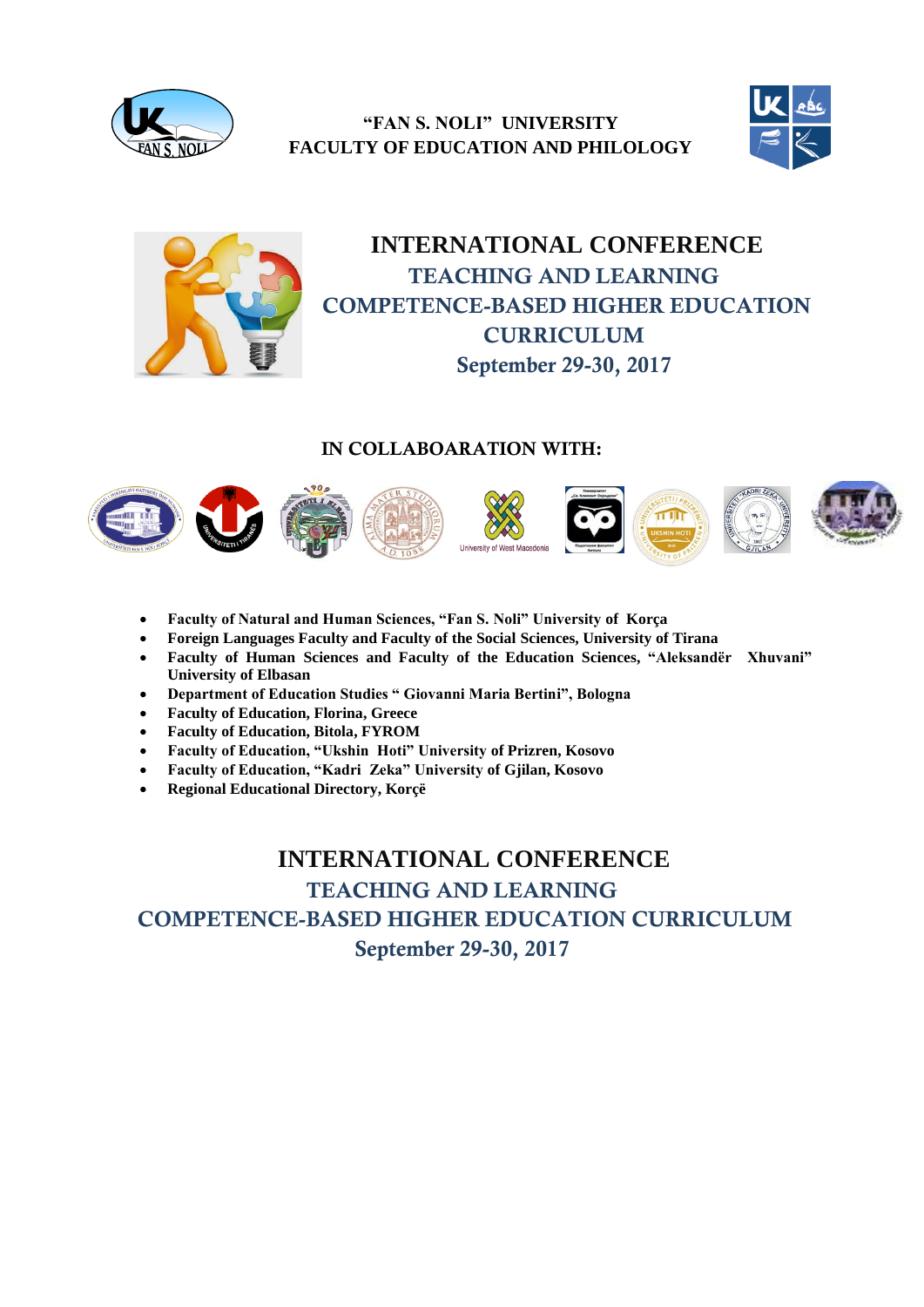The Faculty of Education and Philology organize the International Conference

## **TEACHING AND LEARNING**

## **COMPETENCE-BASED HIGHER EDUCATION CURRICULUM**

in order to enhance academic dialogue on issues related to lifelong-learning key competence development: an essential requirement to make higher education curriculum compatible with the current demands of the job market.

University lecturers, researchers, pre-university experts and students are invited to submit their papers on:

**1**- Learning outcomes in the focus of European higher education

**2-** The curricular framework of pre-university education - its focus on competences and learning outcomes

**3-** Competence - an important part of higher education qualification

- **4-** Competences and their classification
	- **4.1.** General competences as transferable skills
	- **4.2** Specific competences in the focus of subject skills
	- **4.3.** Key competences for lifelong learning
		- **4.3.1** Communication and expression competences
		- **4.3.2** Competences of thinking
		- **4.3.3** Learning competences
		- **4.3.4** Competences for life, entrepreneurship and environment
		- **4.3.5** Personal Competences
		- **4.3.6** Citizenship Competences
		- **4.3.7** Digital Competences
- **5-** From course content to competence as a result of learning
	- **5.1.** The relationship between goals, competences, course content and learning outcomes
	- **5.2.** Student-centered teaching and learning
	- **5.3.** The importance of competences in the university curricula and labor market
	- **5.4.** The relationship between competences, learning outcomes and qualifications
	- **5.5.** Assessment of competences

**6.** Acquired competences and lifelong learning qualification

**The offical conference language/s:** Full papers may be submitted in English or in Albanian

**Conference full-papers will be published in confernce preceedings.** Format guidelines will be provided after the notification of paper acceptance.

### **Important dates:**

| 1. Conference days:                   | September 29-30,    |
|---------------------------------------|---------------------|
| 2017                                  |                     |
| 2. Abstract submission:               | Septemeber 8, 2017  |
| 3. Notification of acceptance:        | Septemeber 15, 2017 |
| 4. Conference programme notification: | Septemeber 20, 2017 |
| 5. Full-paper submission:             | October 30, 2017    |

Abstacts and full papers can be sent to the conference email: **[competenceconference@gmail.com](mailto:competenceconference@gmail.com)**